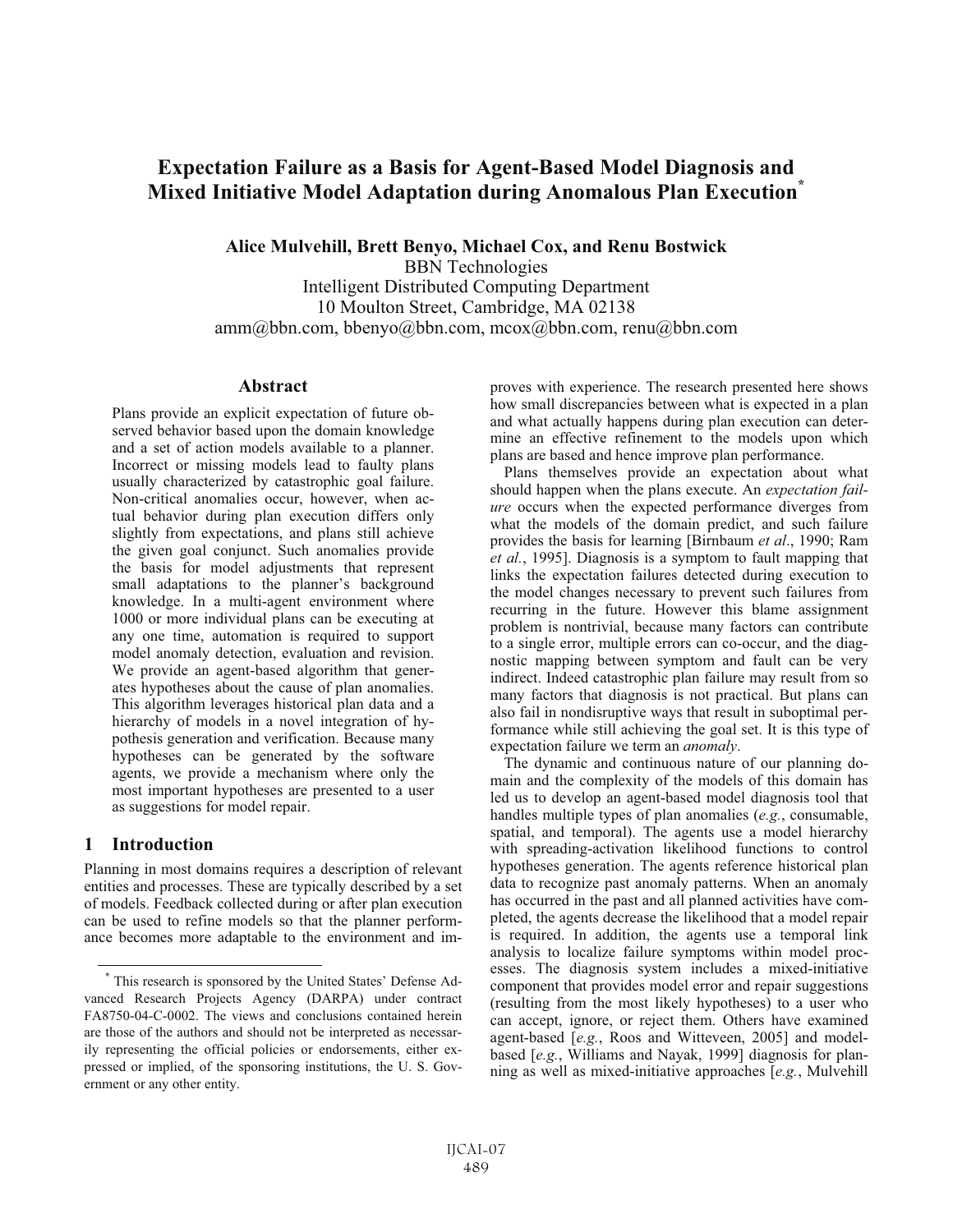and Cox, 1999]. Here we present a novel combination of the three.

In this paper, we describe our technical problem and provide detail on our approach. We also provide the results of a study that compares a hand-coded approach (as described in this paper) with our agent-based approach.

## **2 Model-Based Mission Planning and Execution Monitoring**

Our planning domain is focused on military air operations and our tool suite for this domain includes a generative planner, a plan monitor and a model adaptor component. The planner creates a hierarchical task network that allocates resources for specific tasks that achieve a set of input objectives. The monitor tracks the behavior of a simulator that executes the activities in the plan. The model adaptor provides and refines models to account for changes in the world state and to improve plan performance.

The domain is defined by two sets of hierarchical models. The entity models describe objects in the domain, and the process models define the actions that entities perform. Entities include hundreds of configurations of munitions and fuel tanks that may be loaded on an aircraft for specific missions. Processes encode the different mission variations for which the aircraft may be deployed, *e.g.*, the sequence of activities the aircraft perform varies depending on the mission being performed and the aircraft's configuration load at the time. In addition the entity hierarchy defines specific types of aircraft using default parameters valid for whole families of aircraft types when applicable and uses specific overridden individual parameters when necessary. Finding and fixing model problems in such a large and complex model is difficult.

As an example, consider a plan servicing 300 objectives, ranging from targets that need to be destroyed to surveillance tracks that must be flown. During execution of this plan, the plan monitor can detect hundreds of anomalies. Figure 1 shows a data set of expected and actual fuel values during various activities of a close air support mission flown by A-10 aircraft.



Figure 1. Data set 1

During takeoff and climb (the first two points), the values are equal, but as the mission continues the values begin to diverge at successive navigation points. The difference between planned (square) values and simulated (triangle) values at point three, however, is not great enough to generate an anomaly by the monitor. At point four and all subsequent locations the difference exceeds a threshold, and the monitor sends anomaly messages to the model adaptor component. Yet during the midpoints of the mission and at the very end, the difference between actual and expected fuel levels remains constant, thus indicating that no problem exists in those segments of the mission, despite anomaly messages from the monitor. In actuality, the fuel level discrepancy was introduced by problems in previous mission segments.

#### **3 Agent-Based Diagnosis and Adaptation**

The problem for the model adaptation component is to map failure symptoms from the monitor such as fuel consumable anomalies to causal faults such as incorrect model parameters like high fuel burn rates on navigate activities for A-10s. The reported anomalies can be simple or severe and can be caused by many sources, including the models. As anomalies are detected, they are classified and provided to the model adaptor component. Here users, who are familiar with the models, use the model adaptor software to determine if a model is responsible for an anomaly, and if so, repair and republish it to the other planning components. Because this particular planning application has the potential to scale to over 1000 concurrently executing missions, an agent-based diagnosis system was developed to support anomaly management, interpretation and model repair suggestion generation.



Figure 2. Agent-based diagnosis and mixed-initiative model adaptation processes

The diagnosis system is composed of a set of agents. Each agent is a java class and is associated with a hypothesis about a model failure. The Diagnosis Manager (detailed in Figure 2) is the component responsible for hypothesis generation, along with the creation and execution management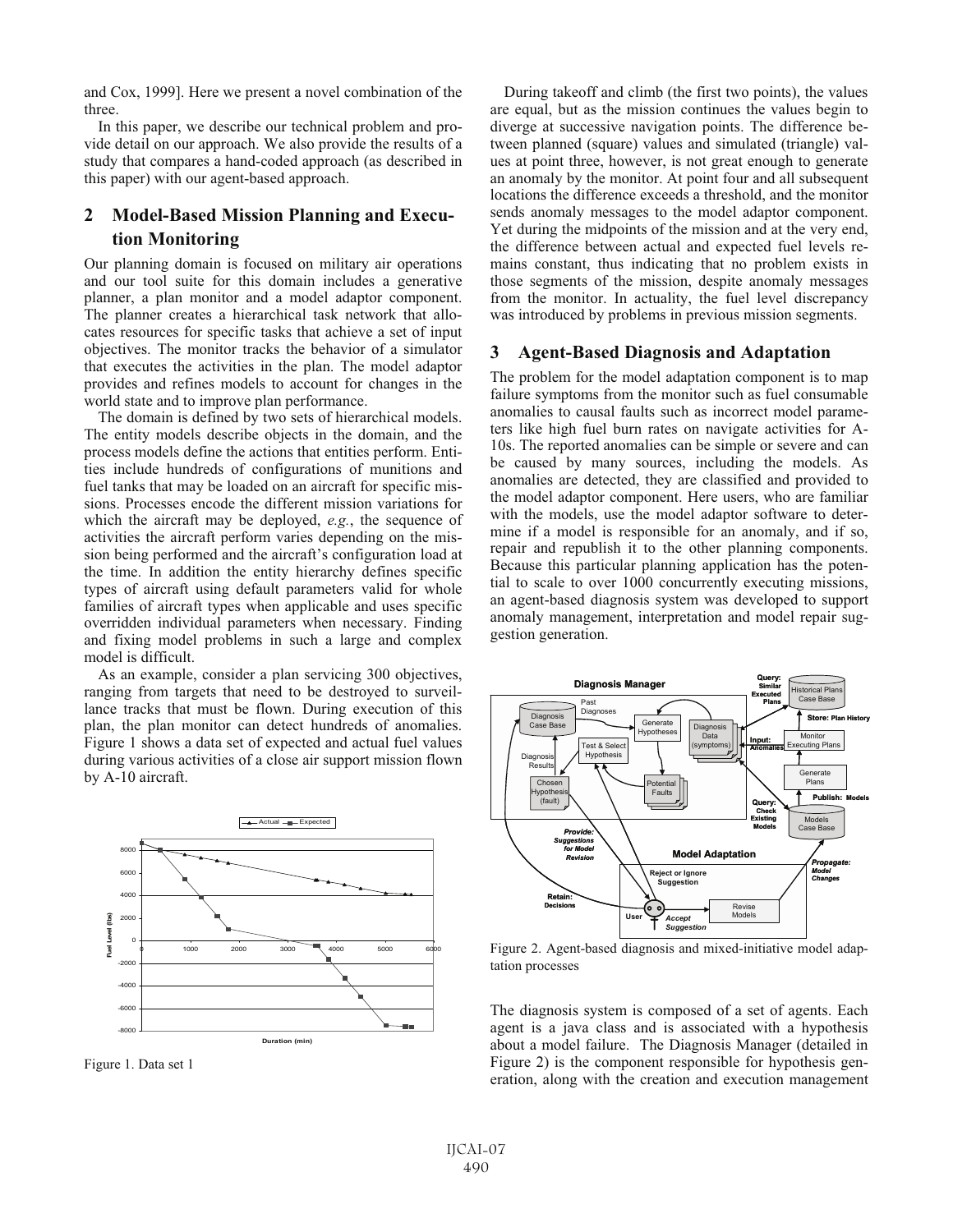of these agents. Each agent executes a set of tasks, gathering and performing computations on data from past and current runs in order to determine whether its hypothesis is likely or not. When an agent attains a high degree of confidence in its hypothesis, it will further generalize or refine the hypothesis in a mixed-initiative process with the user. Figure 2 shows both the agent-based manager and the mixed-initiative component. Specialized agents combine and evaluate hypotheses derived from single agents. These specialized agents output model revision suggestions, if warranted.

## **3.1 Hypothesis Generation**

Currently the Diagnosis Manager uses four methods to generate new hypotheses and associated agents. First, a set of general hypotheses that should always be investigated is provided at initialization time. Examples of such general hypotheses are that the planner is using an old model version, or that there is a non-model related error, such as a faulty sensor or a bug in the world simulator. The second type of hypothesis generation is initiated by the arrival of a plan anomaly message. The Diagnosis Manager analyzes the anomaly within the context of the plan activity in which the anomaly occurred and within the context of a network of related activities and entities; it generates a list of the model classes and parameters that were used to model the activity. Each of these classes and parameters within the model is suspected as a potential source for the error, and an appropriate hypothesis is generated. Consider one example plan anomaly referencing an altitude discrepancy on a navigate activity for an A-10 flight group. Related models involved in the generation of this planned activity include the A-10 entity model, the navigate activity model, the CAS (close air support) mission process model, a set of entity models for objects carried on the A-10 (missiles, bombs, and fuel tanks), and a set of geometric object models defining the space through which the aircraft flies. For each of these models, a hypothesis that there is an error in that model is generated by the Diagnosis Manager.

The third type of hypothesis generation is triggered when the planner is unable to satisfy a particular goal. This problem can point to an inconsistency between the capabilities modeled for the actor entity, the process models used by the planner to support reasoning, and a potential change in the world state. In this case, model error hypotheses will be generated for each available actor model and any related models referenced in the unsatisfied goal. The fourth type of hypothesis generation is hypothesis generalization and refinement. Specifically, when an agent's belief that its hypothesis is true (called the agent's likelihood) reaches a certain value, rules can fire that generate more general hypotheses by traversing up the model hierarchy.

## **3.2 Hypothesis Refinement**

In addition to generalizing hypotheses by utilizing the model hierarchy, agents can generate new hypotheses by refining their current hypothesis. This refinement can take two forms. First, the Diagnosis Manager can specify what part of the model might be in error, either giving a specific

parameter or a specific constraint of a process model. Second, the Diagnosis Manager can specify an interaction between models, such as an error for the A-10 model on a navigate activity flying a CAS mission.

Parameter refinement is accomplished by data mining the model case base to generate a list of parameters that have adaptable values associated with the model in question. For each such parameter we reference a predefined knowledge base to determine if that parameter can cause the anomalies the agent has seen. If so, a new diagnosis agent with a refined hypothesis is generated. The new agents compare the current anomalies with historical data and with expected data for each such parameter type. These newly specified hypotheses are then further refined by looking for interactions between models. For this domain, parameters can have different values for sets of aircraft, activities, and missions.

For example, consider consumable fuel anomalies for an A-10 aircraft. When the "A-10 Aircraft model error" agent reaches a high likelihood, the hypothesis is refined. An examination of the A-10 model data reveals a list of adaptable parameters, and the causal model narrows this list to the *maxFuel* parameter, and the *fuelBurnRate* parameter. For *fuelBurnRate*, there are multiple values in the models based on the aircraft, activity, and mission. Thus, we can further refine these hypotheses for the A-10 Aircraft by tracking the highest likelihood activity and mission. In our example, the consumable anomalies occur on Navigate activities for any mission type, so the Navigate model error agent has a high likelihood, whereas no mission model error agent is very high. Therefore, we refine the hypothesis to suspect an "Error with *fuelBurnRate* on A-10 aircraft performing Navigate activities on any mission type." Similar refined hypotheses for the other parameter choices are also generated.

We call the refined hypotheses with the highest likelihood a *suggestion*, because they can be presented to the user to support model repair. The operator can accept, reject, or ignore a suggestion and in doing so, provides feedback to the suggestion agent. At this time, the feedback is in the form of a selection from a list of pre-defined options. Examples are: "suggestion is too general/specific", "suggestion makes no sense", and "source of error is not in the models."

## **3.3 Likelihood Calculation**

When a new hypothesis and associated agent are generated, the agent is loaded with a predefined set of tasks. The goal of a task is to calculate the belief that the agent's hypothesis is true, false, or uncertain by performing a certain calculation or examining a specific data source. We are experimenting with various forms of evidence combination to merge the belief calculations from various tasks into one single value for the agent, including an application of the Dempster-Schafer evidence combination theory [Dempster, 1968; Shafer, 1976] and an operator modifiable set of likelihood functions.

Examples of tasks executed by most agents include: (1) querying the model case base to determine what model changes have been made in the past, (2) querying the historical plan case base to determine if similar anomalies ad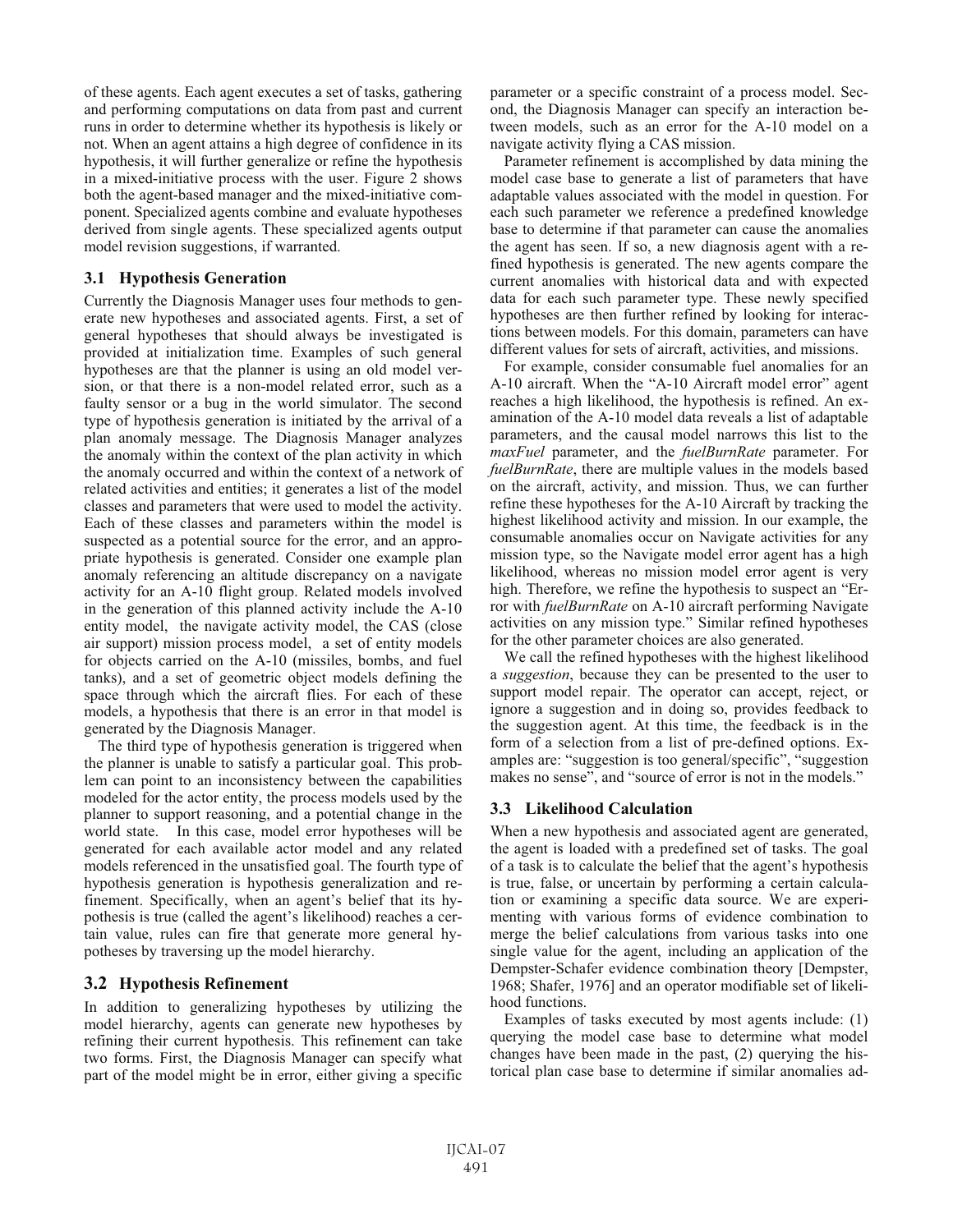versely affected previously executed missions, (3) examining currently executing missions and activities to see if other activities involving this model are completing without error, and (4) performing a statistical analysis of the current anomalies with the involved models. Agents with hypotheses about activity models can execute an additional task (5) that examines the temporal successor links in the plan to determine if anomalies can be blamed on the previous activity in the mission. Refined hypothesis suggestion agents can execute a task (6) that compares the set of current anomalies and their actual data values with a theoretical set of anomaly data that we would expect to receive if the model error in question were present. This theoretical anomaly data can come from information about previous model errors or from a human-defined knowledge base.

For example, for a fuel burn rate error, the expected results (defined in the knowledge base and case base of past fuel burn rate errors) are a decreasing slope for actual values as the mission progresses, with an increasing value for the delta between actual and expected values. If the fuel burn rate is in error, we expect the difference between actual and expected fuel levels to get progressively worse as the mission executes. Alternatively, if the maximum fuel level is in error, we expect the difference between expected and actual fuel levels to remain constant," and we expect the actual fuel level value to decrease.

## **3.4 Example Scenario**

For example, consider an A-10 model error agent. Assume that a case base query (task 2) reveals a handful of successful A-10 missions using an older version of the A-10 aircraft model. This discovery would result in a small belief value that the current A-10 model might be in error and a large belief that we are uncertain. The supporting evidence is that previous successful missions were found and the A-10 model was recently updated. Next, assume that of the missions in the currently executing plan, the ones without A-10 aircraft are experiencing few anomalies (task 3) and most of the ones with A-10 aircraft are generating fuel value anomalies (task 4). Both of these tasks would result in a significant belief value that the A-10 model has an error. Combining these beliefs using the Dempster rule of combination [Dempster, 1968] would result in a high likelihood for this A-10 agent.

Refining this hypothesis gives rise to two new agents hypothesizing that either the *maxFuel* parameter or the *fuel-BurnRate* parameter of the A-10 is in error. Examination of the anomaly value data (task 6) shows that the delta between the expected and actual fuel values continued to grow as the mission progressed. Historical case base data shows that this is consistent with previous *fuelBurnRate* parameter errors; however the knowledge base data for maxFuel errors show that this delta between expected and actual fuel values should stay constant. Thus the "A-10 *fuelBurnRate* error" agent ends up with a higher likelihood than the "A-10 *max-Fuel* error" agent.

Next, consider the Navigate model error agent. Similar tasks (tasks 2, 3, and 4) would result in a moderate likelihood, because the anomalies additionally occur on many types of activities, such as Climb, Descend, and Orbit. However, examining the temporal link structure of the process model (task 5) shows that the gap between expected and actual fuel values increases mostly on the Navigate legs. Because both the "A-10 *fuelBurnRate* error" and "Navigate error" agents now have a high likelihood, a refined hypothesis from combining the two will be generated.

As a result of the agent processing, the user is finally presented with a set of suggestions. The highest confidence suggestion, from the highest likelihood agent is to check the value for *fuelBurnRate* for A-10 aircraft on Navigate activities for all mission types. Less likely suggestions presented to the user include "Check the *fuelBurnRate* parameter for A-10 aircraft for all FlightActivities", and "Check the *max-Fuel* parameter for A-10 aircraft."

## **4 Evaluation**

As discussed earlier, anomalies occur in the form of expectation failures when the expected value of some parameter as specified in a plan differs from an actual value as determined during monitoring of plan execution. Because most of our data is proprietary, we created an artificial data set that is representative of the real data for use in this paper. As shown by Figures 1, 3 and 4, we created three data sets for aircraft fuel levels with which to evaluate the effectiveness of our approach. Data set 1 (Figure 1) represents a typical case where a mismatch occurs, because the fuel burn rate in the model for the A-10 aircraft is mistakenly set too high. Thus the plan predicts the fuel at increasingly lower levels than what actually occurs. Data set 2 (Figure 3) represents the case where false anomalies are reported by the plan monitor. In this case, a faulty sensor reports all fuel values to be zero. Data set 3 (Figure 4) reflects the case where a fuel leak causes an A-10 to crash. In the latter two sets the generated plan is correct, but in the first it is not. Note also that superficially the third set is similar to a combination of features from the other two.

The results from our study compare a naïve method whereby a simple set of hand-coded rules is compared to the diagnosis process described earlier. The rules can be summarized as follows:

```
If Expected(current-activity) 
   < Actual(current-activity) then 
Is-Faulty \leftarrow parameter (current-activity)
```

```
If Was-Faulty = parameter(last-activity) 
   and ThisDelta = LastDelta then 
Is-Faulty \leftarrow null
```
#### Where

```
ThisDelta = Actual(current-activity) 
            -Expected(current-activity) 
LastDelta = Actual(last-activity) 
            -Expected(last-activity)
```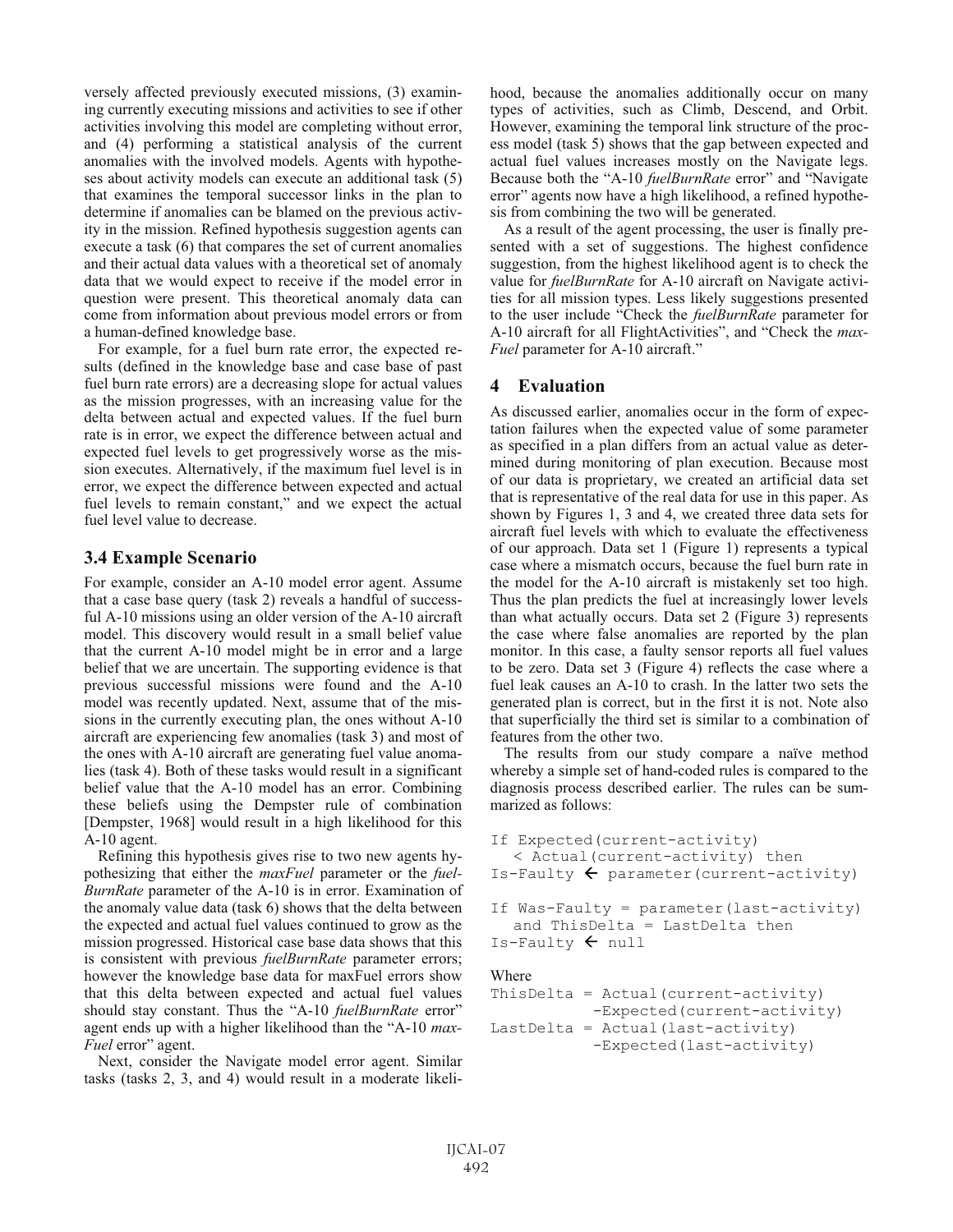#### **4.1 Data Set 1**

The results between the naïve method and the agent-based diagnosis method are comparable on the first data set of eleven anomalies. With both techniques, the fault is identified as a fuel burn rate parameter for the navigate activity on the A-10 model. The crucial aspect of the anomaly pattern is that the difference between expected and actual values changes for those activities related more directly to the fault. The delta remains the same for an activity that is not faulty. This distinction is evident within Figure 1 from the relative slopes of various segments of the two curves. When the slopes are the same and the curves parallel, the differences between expected and actual do not change, and any anomaly can be considered a false positive. The slopes are different in the two segments that correspond to navigation activities (points 3-6 and 9-12). That is, the plan predicts a steeper decline in fuel than actually occurs.

The temporal link analysis discussed earlier (task 5 in Section 3.3) forms the basis to determine the slopes and hence identify the correct activity that represents the diagnosed fault given the anomaly symptoms.

#### **4.2 Data Set 2**

Not all anomalies detected by the plan monitor will follow the pattern of data set 1. Data set 2 represents the case of false symptoms (in this example, where the plan simulator or fuel sensor is bad) and hence provides incorrect data for comparison to the expected values (which are good). This data set cannot be handled correctly by the naïve rules, because for each anomaly input into the system, an expectation failure exists and the deltas progressively vary.



Figure 3. Data set 2

What is needed is recognition that zero fuel values represent unrealistic data and thus the input is faulty. Our diagnosis system can check for such conditions using a knowledge-based sanity check (task 6 in Section 3.3). Data Set 2 has a constant actual fuel level, and a decreasing value for the delta between actual and expected fuel values. Because this does not match the expected results for fuel burn rate or maximum fuel level errors, neither hypothesis ends up with a high likelihood. The likelihood of one of the default hypothesis agents, the "faulty sensor or simulator bug" agent, is inversely proportional to the maximum likelihood of the other suggestion agents. Because no other agent has a high likelihood, the suggestion that there is a faulty sensor or a simulator error is presented to the user.

#### **4.3 Data Set 3**

The third data set cannot be easily analyzed by the agents alone, nor can the rules diagnose the fault. Indeed the fault is outside the system and a proper diagnosis relies upon insight provided by a user. In this case, not only does the expectation failure progressively increase, but at a certain point in the input stream, the fuel ends at zero. At this point a series of spatial anomalies enter the input stream.

The expectation in the plan specified that the altitude would be a given height, but instead the altitude is zero. Using the simple rules results in spatial anomalies being most suspect, but with our system, although the agents are able to focus correctly upon the fuel anomalies as opposed to the spatial anomalies, the complete diagnosis depends upon the human ignoring the spatial anomaly suggestions from the suggestion manager. This is done using the feedback received through the mixed-initiative adaptation process described in Figure 2.



Figure 4. Data set 3

#### **5 Conclusion**

Our evaluation results indicate that while our agent-based approach is superior to the simple hand-generated method we presented, our approach is unable to handle all classes of faulty anomaly reporting unless there is a human in the loop. However, even with the mixed-initiative approach, we still are faced with the problem of focus. In other words, a user might reject or ignore a suggestion because there is a more important problem being reported by the anomalies or because visual cues from other tools show a particular state that is inconsistent with anomaly reporting. For instance, in the example where the aircraft runs out of fuel and crashes, if the reported anomalies do not result in timely adjustment of the activities to include an aerial refuel, then the plan will fail. The crash will be indicated in a spatial anomaly with a